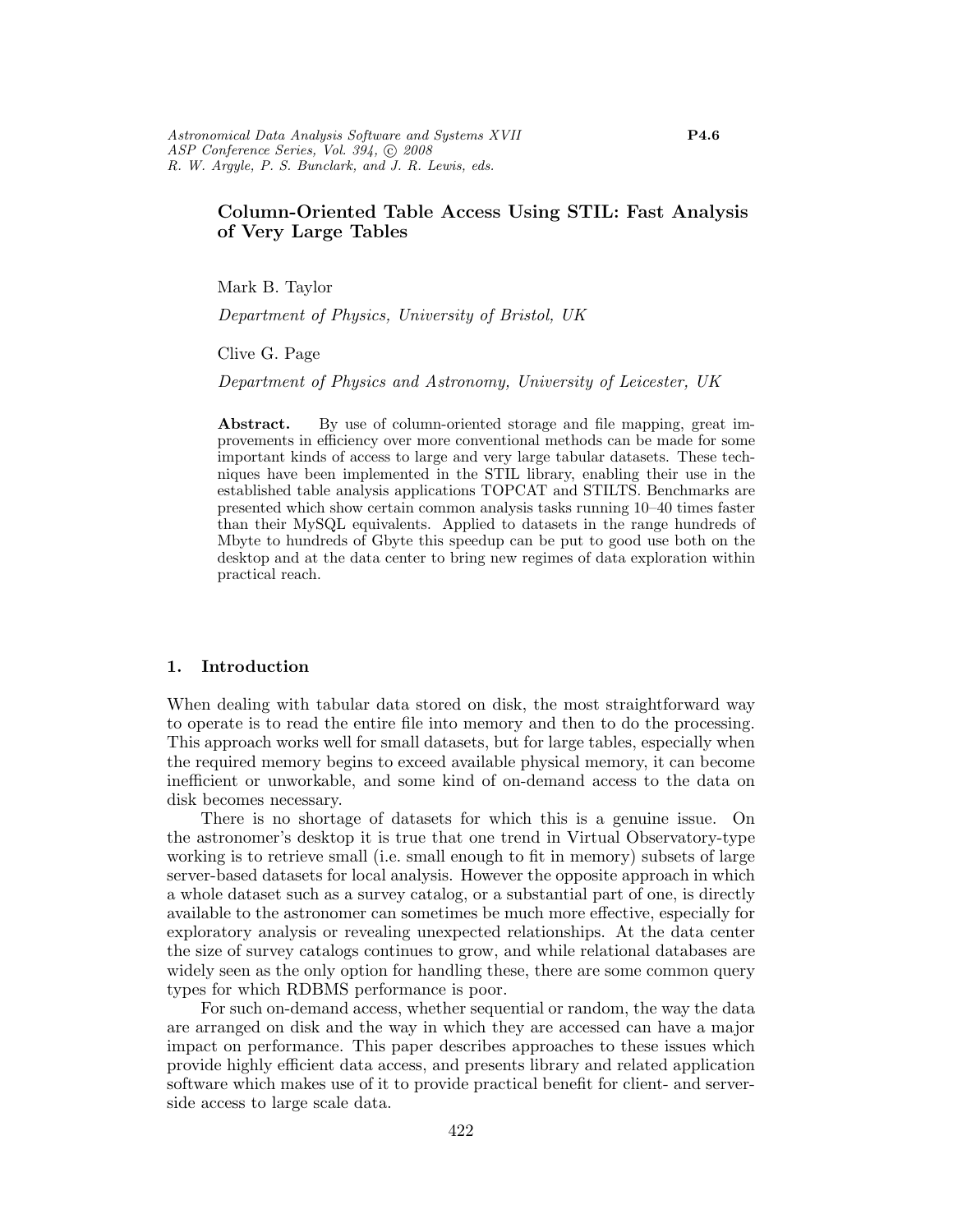

Figure 1. Schematic of a full column scan using row-oriented and columnoriented storage.

#### 2. Techniques

The central problem of providing efficient disk  $I/O$  is to ensure that disk access and system I/O calls are infrequent. This section discusses two of the data access techniques used in the current study to achieve these goals. Neither one of these is particularly novel in general or in astronomical contexts; columnoriented table handling in the MIDAS and STSDAS packages and file mapping in the Starlink HDS library provide examples of prior art of a couple of decades' standing. However use of these techniques is far from ubiquitous and their importance in supporting the reported performance at high data volumes makes it worthwhile to review them here.

#### 2.1. Column-Oriented Storage

There are two obvious arrangements for storing table data on disk: row-oriented and column-oriented. Most common table storage formats (FITS, VOTable, CSV, nearly all RDBMS) are basically row-oriented. This is good for reading all the columns from a few rows, but, as illustrated in Figure 1, poor for scanning the whole of one or a few columns. This is especially true for wide tables, increasingly the norm for astronomical survey data; for instance 2XMM has  $\sim$  300 columns and the SDSS PhotoObj table has  $\sim$  500.

Many common analysis operations benefit from column-oriented access, for instance full-table data visualisation, row selection based on an unindexed column or a combination of columns, and univariate or multivariate statistical calculations.

### 2.2. File Mapping

Some operations, for instance sorting, crossmatching, and use of temporary or persistent indices, require random access on a table, which means reading a few bytes here and a few bytes there. Na¨ıve read-on-demand implementations would result in very poor performance. In principle it is possible to improve matters by reading and caching larger blocks near each site, but it is difficult to decide on optimal caching strategies (what size blocks to read, how long to keep them).

By using file mapping (the Unix mmap(2) system call or Java FileChannel.map method) rather than buffered or unbuffered seek/read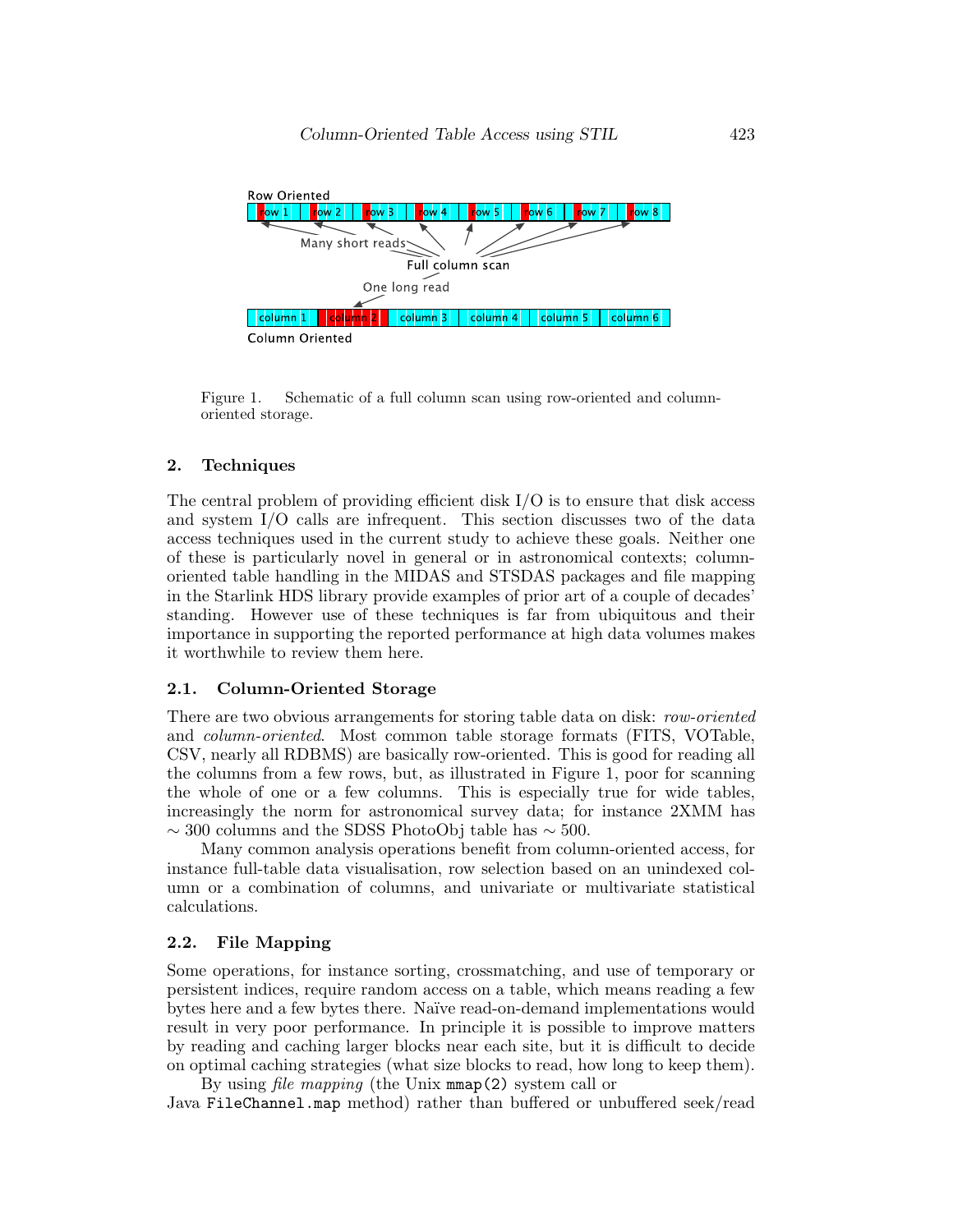operations you can get the Operating System to take care of this for you. Highly optimised OS routines for block caching are then used automatically which usually results in good performance for a wide range of access patterns. As a bonus, file-mapped reads are typically somewhat faster than normal reads. There are one or two OS-dependent issues with this technique, but tests have found it working well. One issue to note is the limitation of mapped file size by available address space. In practice this means that for multi-Gbyte datasets, a 64-bit OS is required.

#### 2.3. Implementation

The Starlink Tables Infrastructure Library  $(STIL<sup>1</sup>)$  is a general purpose multiformat library for I/O and processing of astronomical tables. By design the library itself makes few assumptions about data access methods or storage layout, but has a pluggable architecture which permits experimentation with different data access layers. This makes it highly suitable for testing out the ideas described here. STIL table handlers were implemented which provide mapped access to column-oriented data, enabling use of these techniques in established applications without requiring changes to the application code.

A new column-oriented file format, dubbed "colfits" was introduced for this purpose. It is a variant of FITS — a table is represented by a one-row (NAXIS2=1) bintable extension, in which each cell of the single row is a vector containing all the values in the column. The resulting file is perfectly legal FITS, though it may or may not be intelligible to general purpose FITS handling software.

It was easy using the STILTS tcopy command to convert between colfits and other storage formats, including exchanging data with a MySQL database.

# 3. Benchmarks

Some full column queries were performed on datasets in various forms to assess performance. The following datasets were used:

**XSC:** 2MASS Extended Source Catalog  $(1.647,599 \text{ rows} \times 391 \text{ coils} \approx 2.2 \text{ Gb})$ **PSC:** 2MASS Point Source Catalog  $(470.992.970 \text{ rows} \times 61 \text{ obs} \approx 111 \text{ Gb})$ Two types of query were run on each dataset:

STAT1: calculation of mean, variance etc on a single column

SEL2: row selection based on difference between two columns

and three data storage systems were tested:

MySQL: MySQL 4.1.20 RDBMS using unindexed MyISAM tables

colfits: STILTS using column-oriented file-mapped FITS

fits: STILTS using row-oriented file-mapped FITS

Table 1 shows some representative results. For these and similar queries STILTS/colfits run times are 10–40 times faster than the MySQL ones. In cases where columns can be cached in memory, not shown here, subsequent queries can be faster still.

 $\frac{1}{1}$ http://www.starlink.ac.uk/stil/